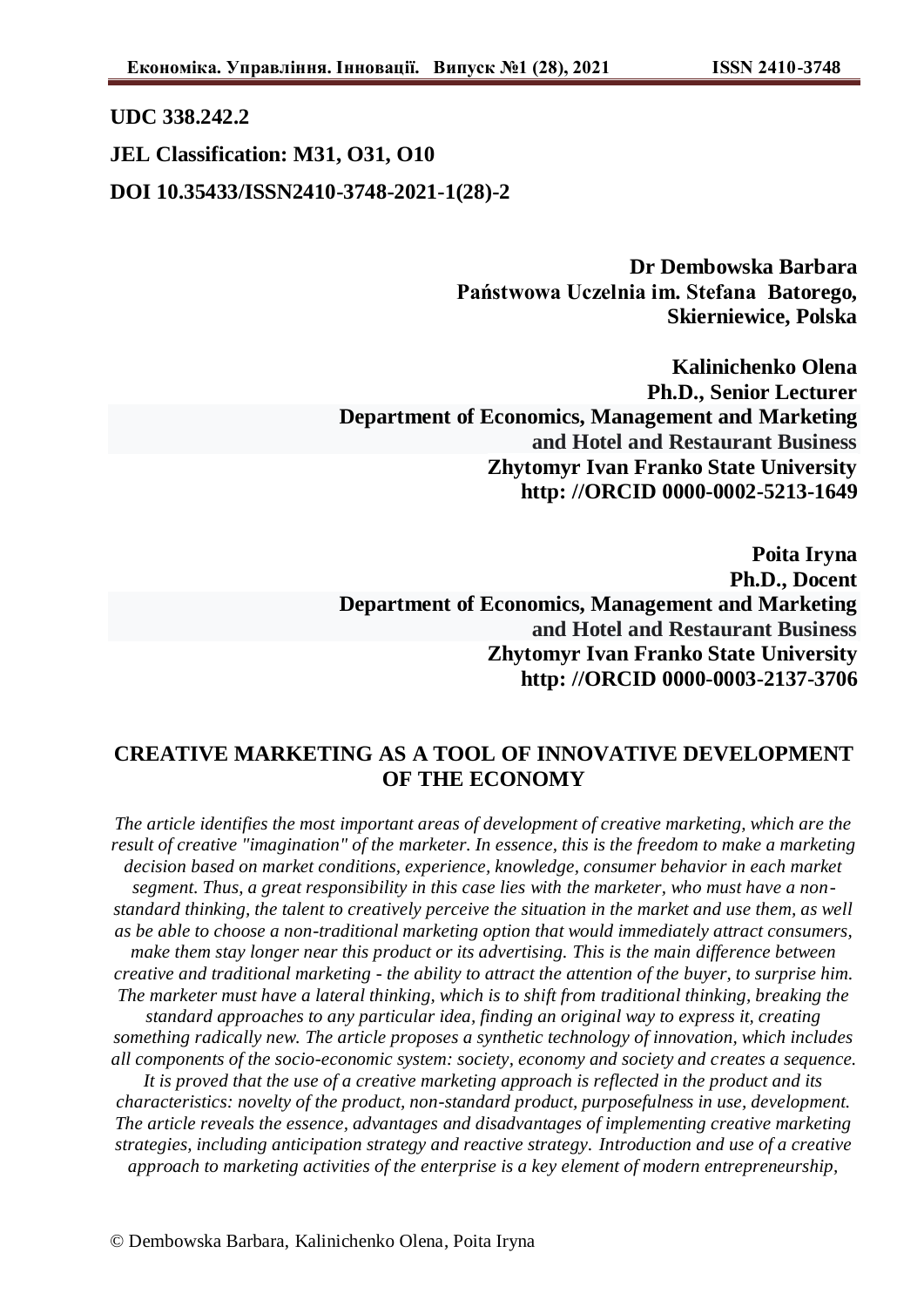*which plays a key role in achieving goals. The right combination of creative approach and pragmatic view is the key to the effective functioning of the enterprise in modern market conditions. Key words: creativity, innovation process, creative marketing, foresight strategy, reactive strategy.*

## *КРЕАТИВНИЙ МАРКЕТИНГ ЯК ВАЖЛИВИЙ ІНСТРУМЕНТ ІННОВАЦІЙНОГО РОЗВИТКУ ЕКОНОМІКИ*

*В статті визначені найважливіші напрямами розвитку креативного маркетингу, що полягають у результаті творчої «фантазії» маркетолога. По суті, це свобода в прийнятті маркетингового рішення з урахуванням кон'юнктури ринку, досвіду, знань, поведінки споживача в кожному сегменті ринку. Таким чином, велика відповідальність в даному випадку лягає саме на маркетолога, який повинен мати нестандартне мислення, талант креативно сприймати, що відбуваються на ринку ситуації і користуватися ними, а також вміти вибрати такий нетрадиційний варіант маркетингу, який би відразу привернув споживача, змусив довше зупинитися біля даного продукту або його реклами. В цьому і полягає основна відмінність креативного маркетингу від традиційного - вміння звернути на себе увагу покупця, здивувати його. Маркетолог повинен володіти латеральним мисленням, яке полягає в зміщенні від традиційного мислення, розриві стандартних підходів до будьякої певної ідеї, пошуку оригінального способу її вираження, створення чогось кардинально нового. В статті пропонуються синтетична технологія інноватики, яка включає всі компоненти соціально-економічної системи: соціум, економіку і суспільство та створюють послідовність. Доведено, що використання креативного маркетингового підходу відображається в товарі та його характеристиках: новизна товару, нестандартність товару, цілеспрямованість у використанні, розвиток. В статті розкрито сутність, переваги та недоліки впровадження стратегій креативного маркетингу, зокрема стратегію передбачення та реактивну стратегію. Впровадження та використання креативного підходу до маркетингової діяльності підприємства виступає основним елементом сучасного підприємництва, яка відіграє ключову роль в досягненні цілей. Правильне поєднання творчого, креативного підходу та прагматичного погляду є запорукою ефективного функціонування підприємства в сучасних ринкових умовах господарювання. Ключові слова: креатив, креативність, інноваційний процес, креативний маркетинг, стратегія передбачення, реактивна стратегія.*

**Problem statement**. Today, many companies no longer perceive marketing not as a separate management function, but as a separate concept in the field of management of innovative development of the organization and the state, implementing marketing technologies. It is worth noting that innovative development is inextricably linked with the formation of new mechanisms of interaction between producers and consumers.

Any innovation begins with a creative idea, it is creativity that is the starting point for innovation. Very often innovations are put on a par with creativity.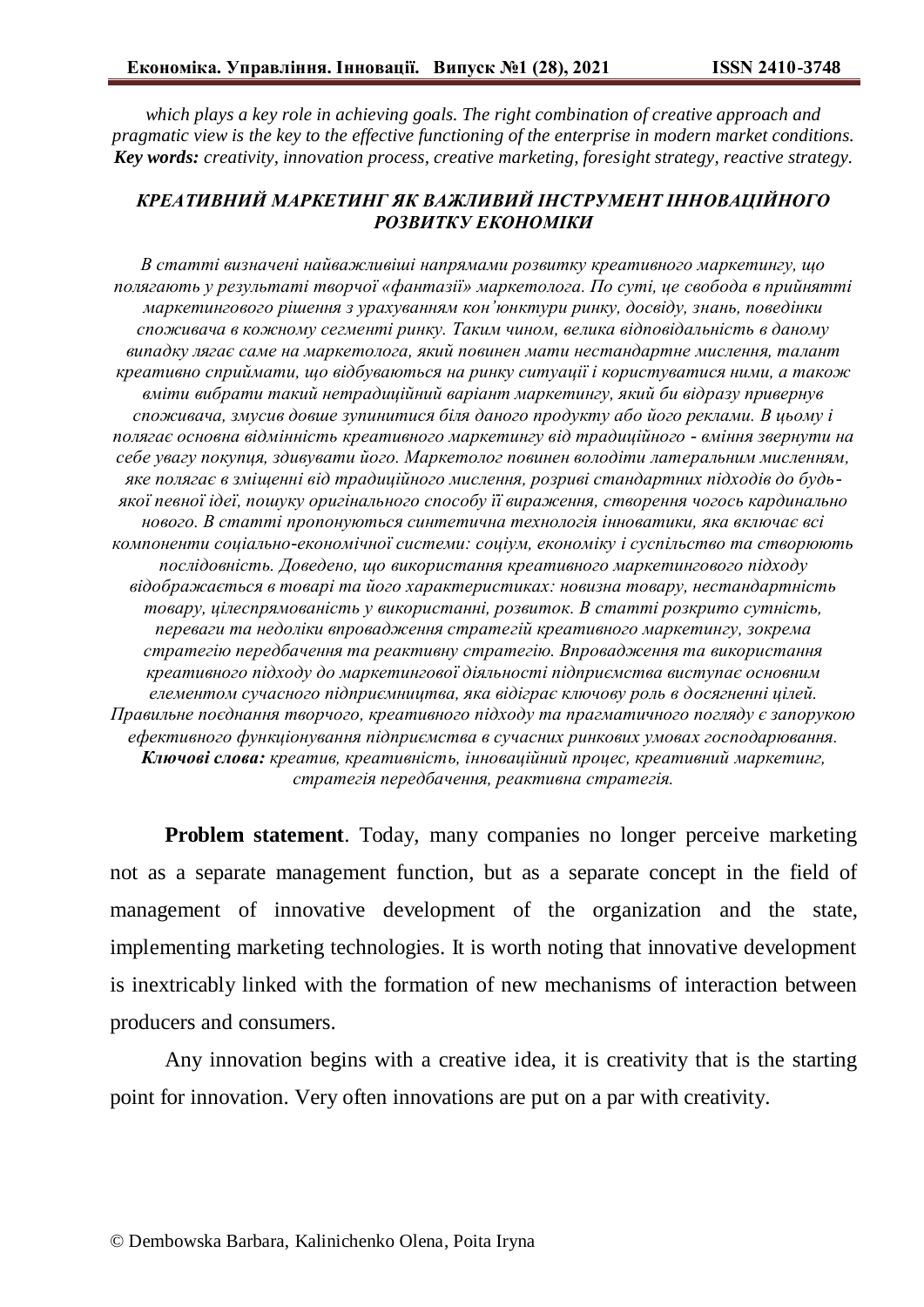In reality and culture, creativity is considered and perceived more broadly than the technological element of creativity, because it is, as mentioned above, a new and not yet fully understood by most.

**Analysis of recent research and publications.** Juler A. [2], Dulkin A. V. [3], were engaged in creative research in marketing. Morozova I.G. [7], Beer P., Bernstein D., etc.

**Formulation of the objectives of the article.** The purpose of the article is to analyze the features of creative marketing as a means of increasing the innovative development of the economy.

**Presentation of the main material.** The popularity of the use of the terms "creative" and "creativity" in relation to new original ideas appeared in the conditions of our reality at the end of the XX century. Creative in the broadest sense of the word is interpreted, first of all, as the creation or application of original or previously unused ideas, action or process of creating something new; on the other hand, the creative is the creative potential of a person or team (firm), sometimes - the creative process or product [6].

This task has become especially relevant recently. In this regard, special importance is given to such important and at the same time deeply unknown, and therefore often not taken into account factors of economic development, as the creative or otherwise creative resource of enterprises. An example is the successful operation of such companies in the world economy as Google, H&M, Samsung, Nokia, Apple, P&G, Unilever. In many respects, the competitive advantages and high indicators of economic activity of these companies are achieved through the use of certain methods that promote the activation and attraction of quality creative resources underlying innovation.

Applying creativity or the ability to think outside the box to the activities of market participants is one of the main competitive advantages of successful companies, which are achieved through the use of a set of methods aimed at activating and attracting quality creative resources underlying innovation [2].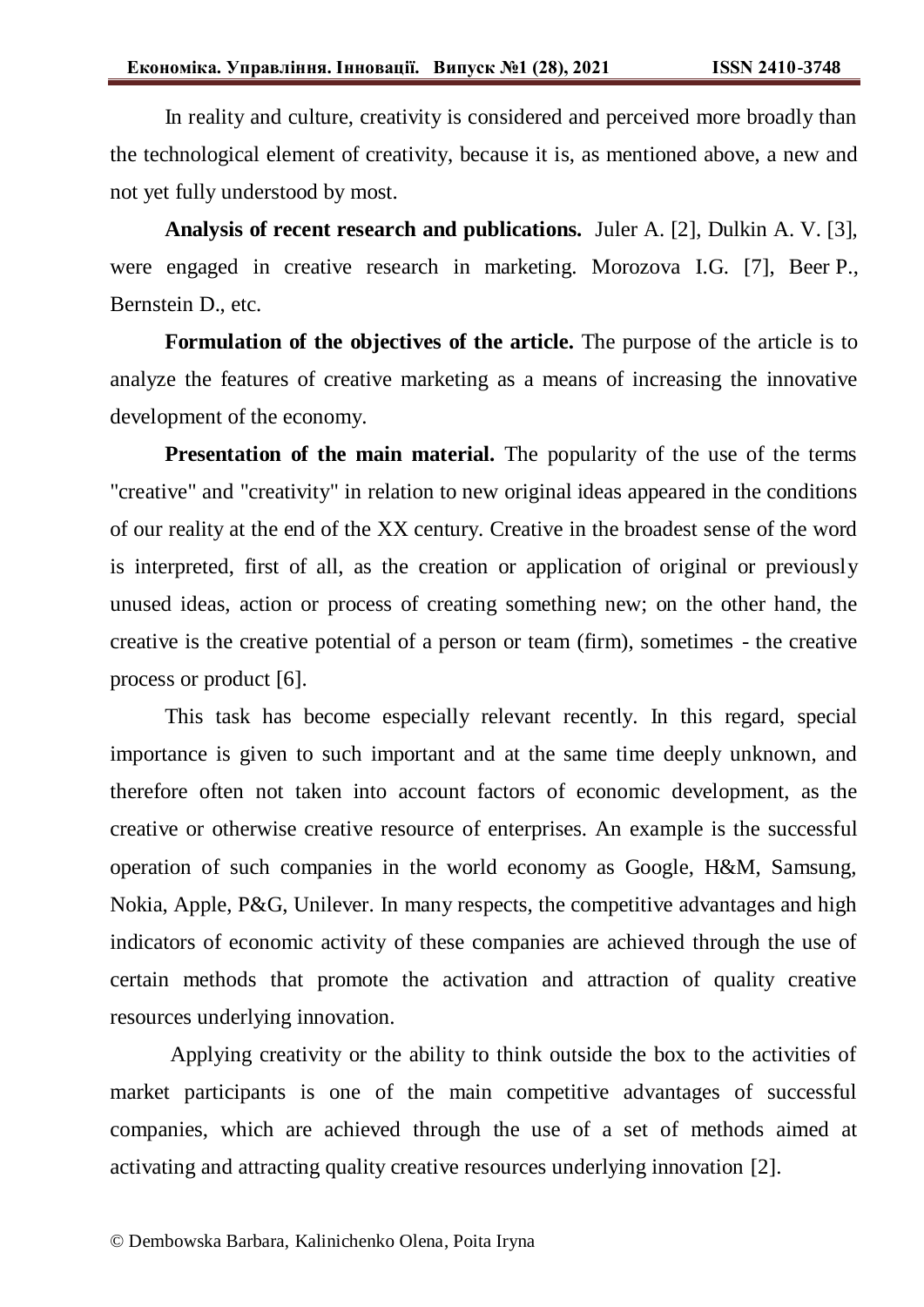It was at the beginning of the twentieth century that innovation began to be seen as the most important means of overcoming cyclical crises. Innovations cease to be the object of management, limited exclusively to the field of scientific development. They began to concern not only technological processes, but also management methods, processes of research of concrete markets, etc. that forces to reconsider use of creative potential of the enterprises and the state. Innovations, which are based on a creative beginning, become a necessary condition for the survival of the enterprise in market conditions. The innovation process "covers all components of the socio-economic system (SES) - society, economy and state. A sequence is formed: marketing - policy - project - management "[1] (Fig. 1).



Fig. 1. Synthetic technology of innovation

Thus, marketing is an integral tool driving the innovative development of the economy. According to the results of the practice of using marketing tools in the economy in recent decades, the importance of the presence in all areas of marketing methods and tools, which are also based on the creative (creative) component, is rapidly increasing [8].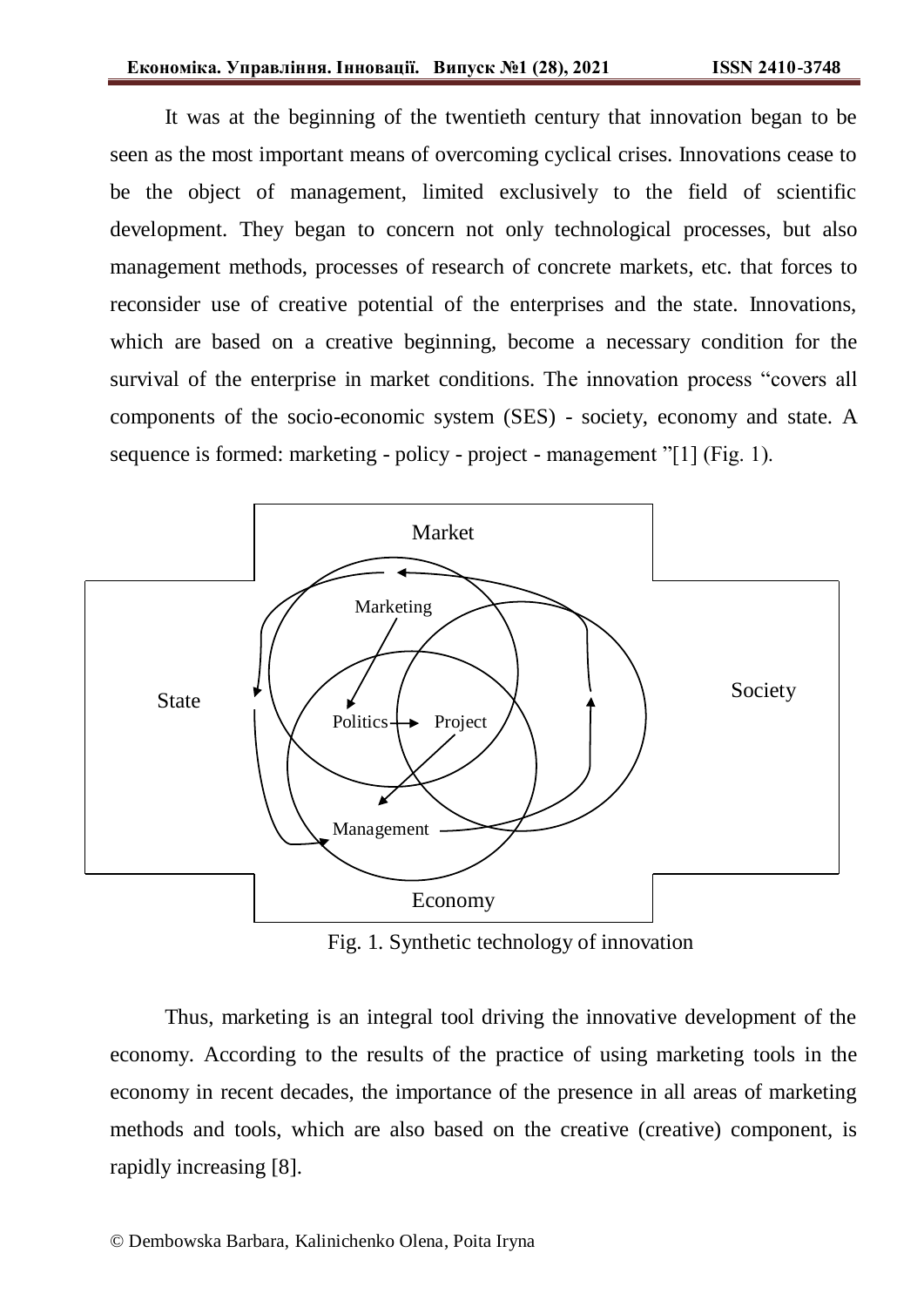The use of the term "creative" and the characteristic "creativity" in relation to new original ideas became popular in the late twentieth century. In literary sources, "creativity" is used, as a rule, as an analogue of creativity, with the amendment that creativity is a type of activity, and creativity is a characteristic.

Creativity, therefore, is the ability to be creative, in the form of desire and the ability to create fundamentally new non-traditional ideas and solve problems using non-standard approaches. A single theoretical approach to understanding creativity has not been formulated. Some authors believe that creativity is a type of human activity aimed at a non-standard solution, which requires objective (social and material) and subjective personal conditions (knowledge, skills, creativity), and the result of which has novelty, originality, personal and social significance. Others determine it as the basis of human life, the highest level of activity [8].

Creative marketing, which is a search for original solutions that attract customers, is usually based on simple, low-budget promotions and ways to promote. At the same time, a large number of several unusual, extraordinary, creative solutions are used, due to which the maximum effect is actually achieved.

The basis of creative marketing technology can be determined by identifying the preferences of the creative type of audience, the criteria for possible changes in these preferences and ultimately - the creation of a creative strategy [3].

The following can be mentioned as features of creative marketing (Fig. 2).

Any innovation begins with the development of a creative product. The use of a creative marketing approach leaves an imprint on the created product, endowing it with unique characteristics. Such characteristics include the following:

1. Novelty of the product. The first sign of a creative idea underlying a product or service may be a new manufacturing technology, a change in the composition or configuration of the product itself.

2. Non-standard goods. The second feature is responsible for the destruction of existing standards, sometimes its application is expressed in the combination of incompatible (at first glance) components.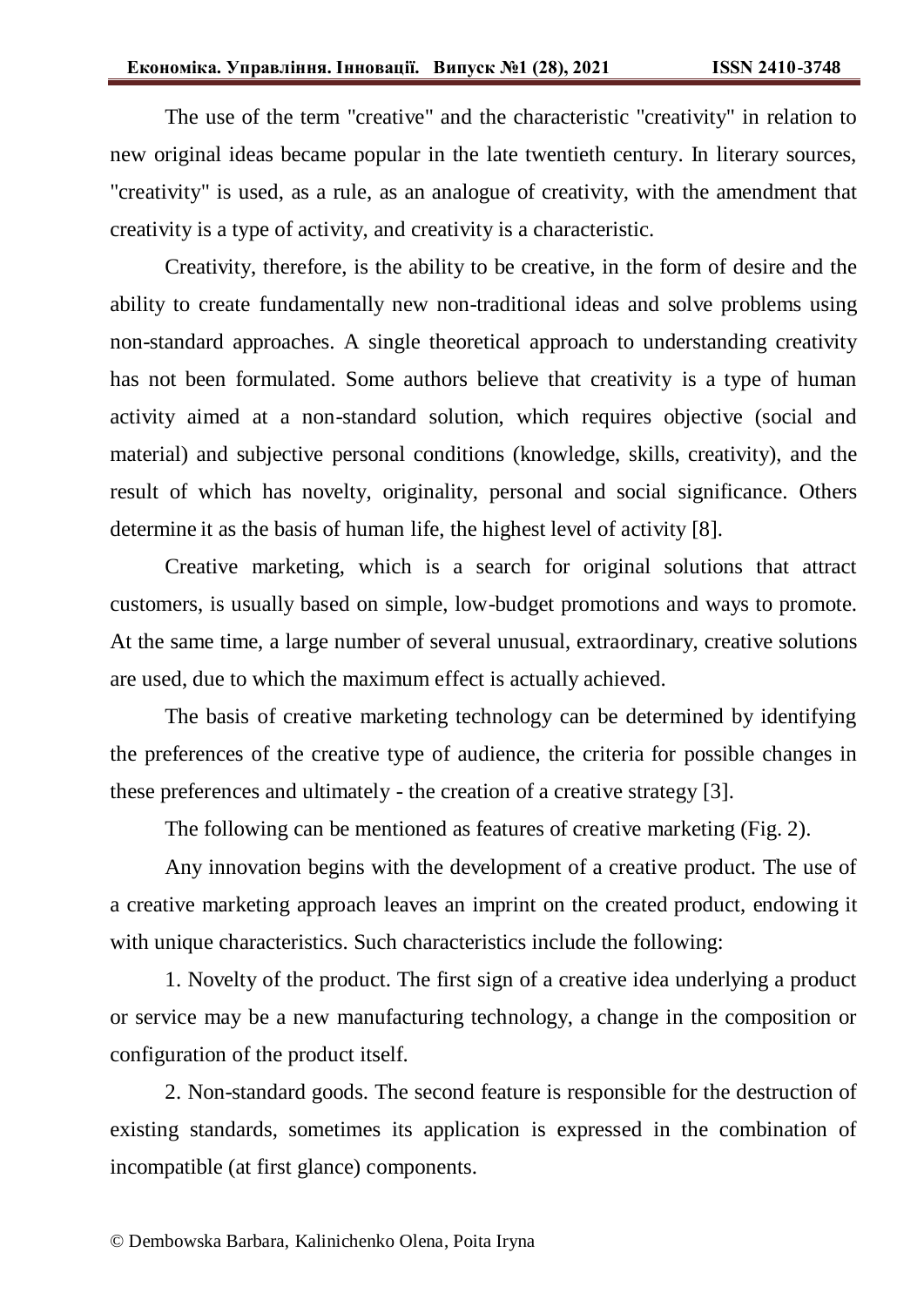|                                                                                                                                                                                               | Features of creative marketing                                                                                                                                                                                                                                         |  |  |
|-----------------------------------------------------------------------------------------------------------------------------------------------------------------------------------------------|------------------------------------------------------------------------------------------------------------------------------------------------------------------------------------------------------------------------------------------------------------------------|--|--|
|                                                                                                                                                                                               | identification of creative preferences of the target group, coupled with dynamic<br>cultural and social stereotypes (research phase), dictating behavior characteristics,<br>types of response and motivation to certain visual, semiotic, semantic and sound<br>codes |  |  |
| determination of the motivational threshold of the target audience, that is, the<br>maximum level of motives for the consumer to purchase the proposed product or<br>service (research phase) |                                                                                                                                                                                                                                                                        |  |  |
| building a marketing creative strategy for promotion on a modular basis, suggesting<br>the main outlines of the program's development                                                         |                                                                                                                                                                                                                                                                        |  |  |
| using the parameters of creative preferences as criteria for building a meaningful<br>algorithm for the program for promoting a brand, brand, product or service<br>(development phase)       |                                                                                                                                                                                                                                                                        |  |  |
| testing of the marketing creative positioning strategy, carried out by conducting<br>standard focus groups using psychotechnical techniques, through test creative mini-<br>games             |                                                                                                                                                                                                                                                                        |  |  |
|                                                                                                                                                                                               | determination of the creative potential of the marketing strategy (message package)                                                                                                                                                                                    |  |  |

Fig. 2. Features of creative marketing

3. Expediency in use. There are many products on the market today that surprise with their combinations: a button for stress-resistant personal computer users or a binary wristwatch. All these products are undoubtedly new and non-standard, but not all of them directly benefit the consumer.

4. Development. Creating a product based on a creative idea should be aimed at further development of the company and the industry in which it operates (improving the image, developing new technologies and attracting investment) [4].

Creative marketing is productive only when it is focused on subsequent practical actions that ensure the growth and progress of both the enterprise and the economy as a whole. Process for the sake of process does not matter. From here, creativity, embodied in innovation, allows you to move from one stage of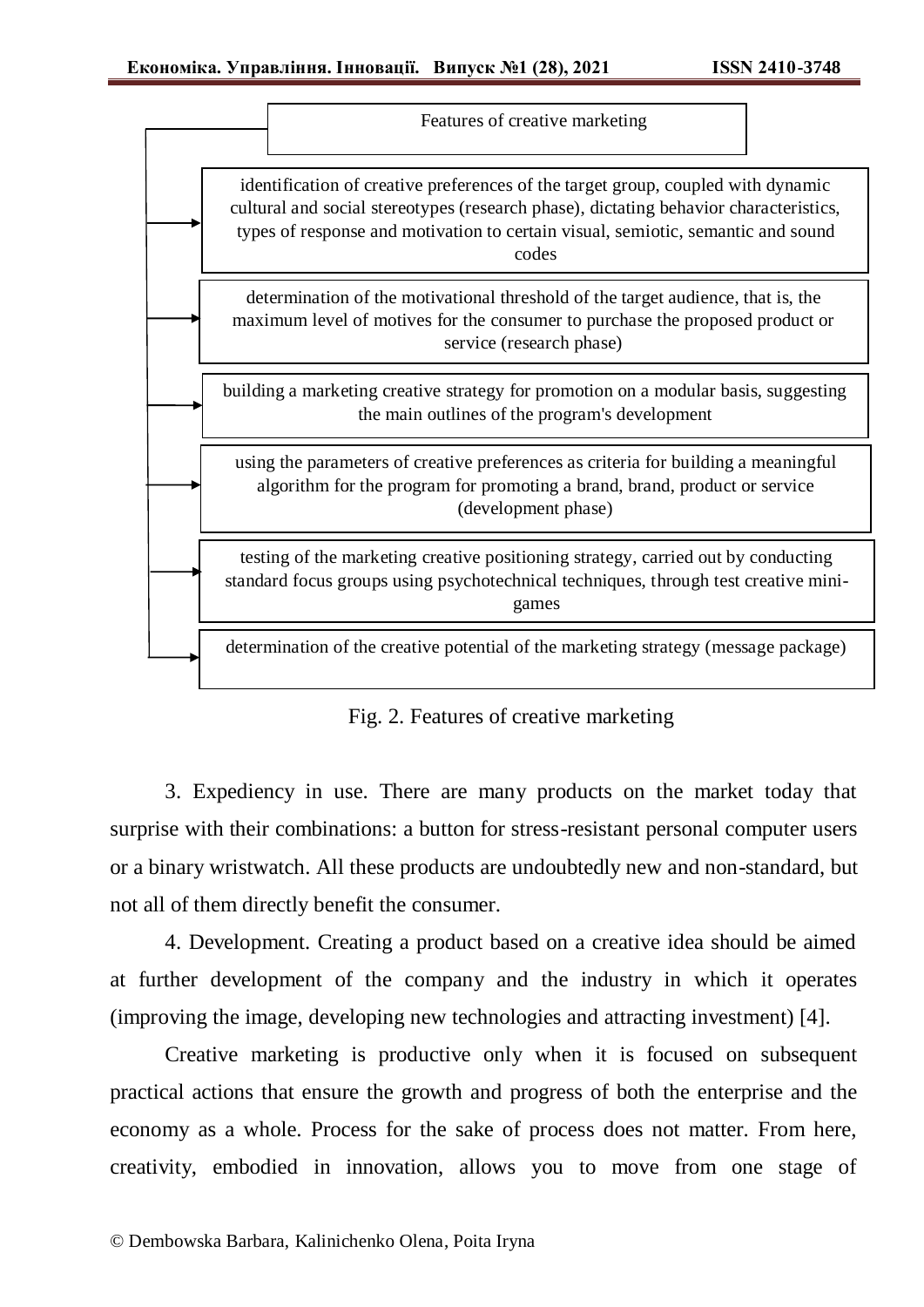development to another, providing a new quality state and, accordingly, moving forward. Let's highlight the prerequisites that make possible the birth of innovation, including marketing:

First, it is necessary to have an understanding of the company's management that innovation is of particular importance in today's market economy. They are, on the one hand, indicators of the competitiveness of the enterprise, on the other provide this competitiveness.

Second, the company must be receptive to creative ideas, any of which must be considered in terms of its effectiveness and the benefits to the company in its implementation [1].

Third, "innovation in entrepreneurial activity must be considered as a phenomenon lying in the sphere of demand, not supply, because innovation changes the value and usefulness derived from the consumer of goods, it transforms economic resources into a new, more productive form "[4], which allows to gain a competitive advantage.

Fourth, it is especially important to unite the efforts of the entire staff of the enterprise to bring the creative solution to its innovative embodiment.

The moment of the need for marketing innovation can be considered as a certain period of time, due to objective economic laws, independent of us and our knowledge of them, when an innovation can be introduced to maintain (if it already exists) or achieve economic equilibrium. At the same time, the company can implement marketing innovations without the urgent need for them both on the part of the company and the market. Let's call such behavior of the enterprise as use of strategy of foresight or proactive marketing strategy. Another option is the introduction of marketing innovation in the presence of direct market needs or the needs of the enterprise due to environmental factors. In this case, the signal that there is a need for marketing innovation will be the emergence of any problems in the firm, whether a decrease in profits, a decrease in market share or, finally, the stagnation of the firm. This behavior of the company is a reactive marketing strategy.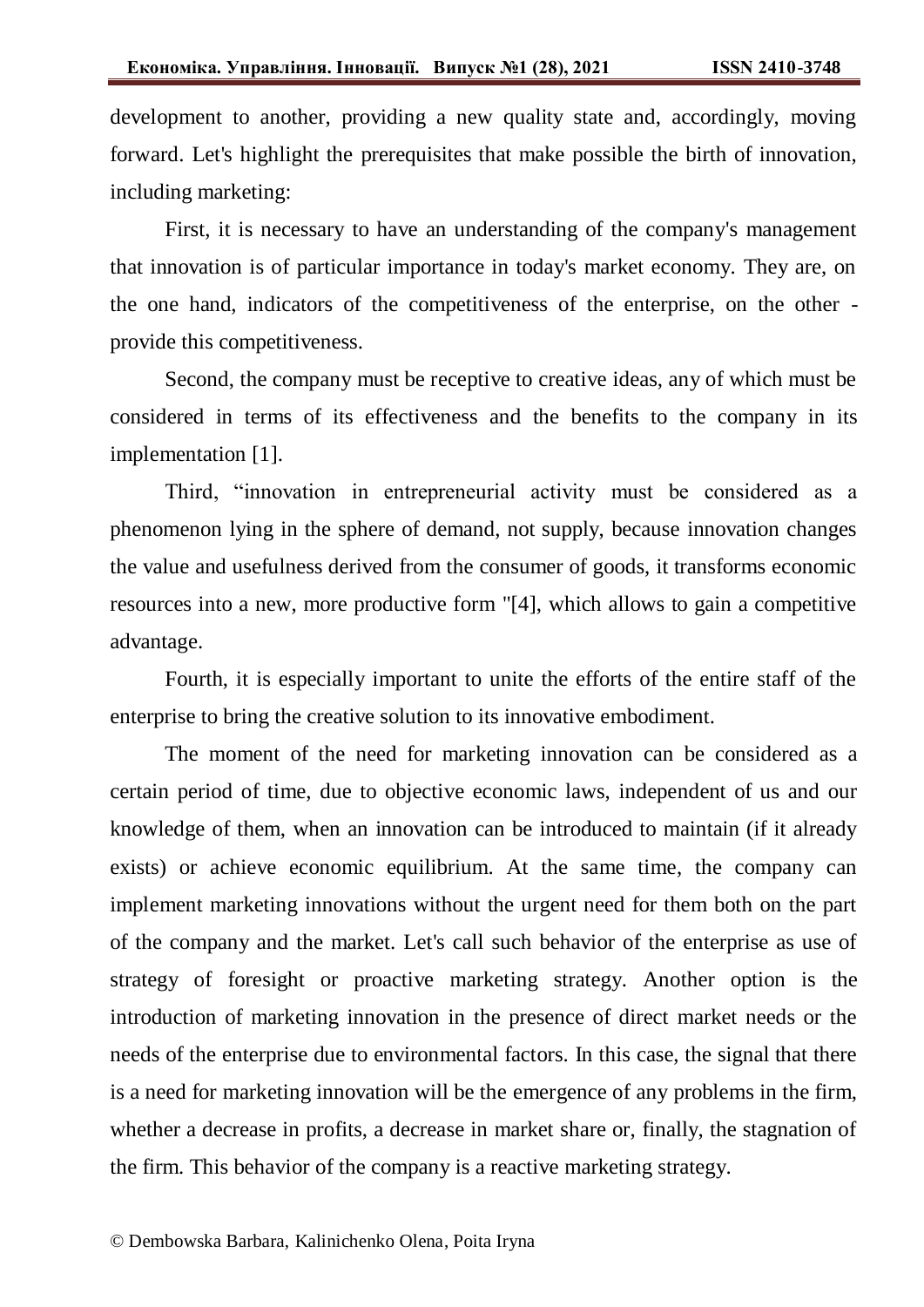Each of these strategies has its advantages and disadvantages. Thus, the foresight strategy allows to solve the problem before it arose, ie the company does not incur any losses due to the delay in the implementation of marketing innovation, but in this case there is a risk of making a mistake in predicting the choice of marketing innovation. In a reactive strategy, the opposite is true.

Marketing innovations are divided into product and process. Product marketing innovations include:

– the use of new materials;

‒ application of new semi-finished products and accessories;

‒ development of fundamentally new products;

– use of new packaging;

‒ development of a new brand, etc.

Process innovations mean the use of new methods of organization of production and other processes of the enterprise [8].

In most cases, creative methods and tools for the implementation and use of marketing tools are developed directly by the company's own resources. Recently, however, there has been a tendency to "borrow" ideas from consumers themselves they try to meet the need with the means available to them, attracting their creative potential. Next, the idea is considered by the entrepreneur for the presence of a creative component according to the above criteria. "Borrowing" ideas from consumers, as an example of using a creative approach in the production of goods or services, is one of the many methods of creative marketing. For example, "guerrilla" marketing implies a rejection of standard, focus on the effectiveness of marketing policy in the absence of serious financial investments [5].

When using creative marketing, the company gains an undeniable advantage at each stage of the life cycle of a product or service. However, in the stages of saturation and decline, the application of such an approach becomes especially important. With declining sales growth and a significant increase in competition, the size of the entrepreneur's profit decreases, and the potential consumer becomes less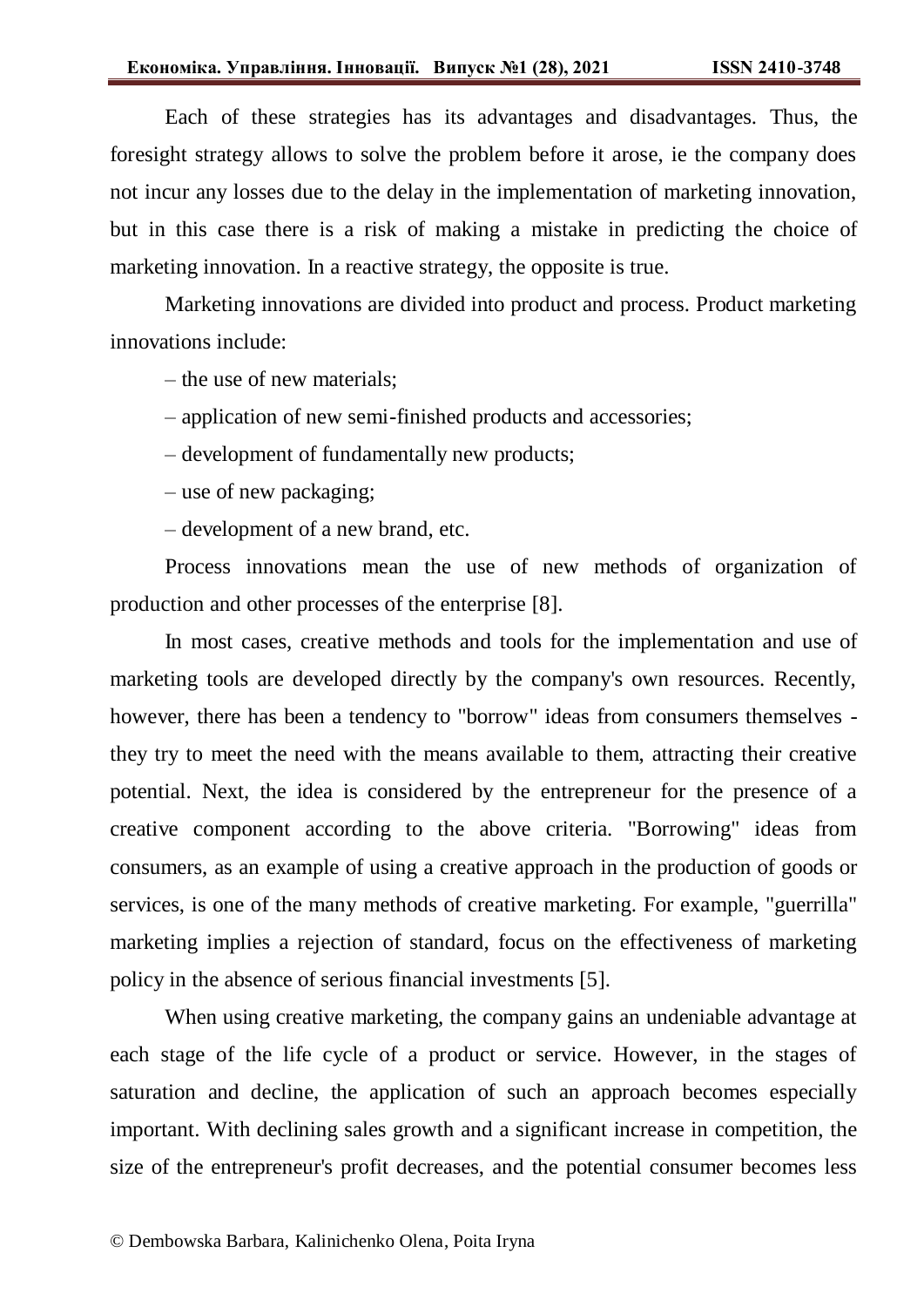receptive to advertising messages and gradually loses interest in the product or service. The use of creative marketing methods at these stages of the life cycle makes it possible to profitably modify the product, conduct an effective advertising campaign, extend the stage of saturation of the market with this product, thereby delaying its elimination.

**Conclusions from this study.** As part of the task of meeting the ever-emerging needs of customers in a more effective way than competitors, the use of creative marketing is the most effective.

The use of a creative approach by business entities is an integral part of modern business processes, gaining a significant role in achieving the goals. A reasonable combination of creativity and pragmatic approach is the key to effective functioning in the business environment of any entity - from a large company to an individual entrepreneur.

Thus, the identification of the relationship between creative marketing and innovative activities of enterprises allows us to highlight a new mission of the innovative economy through the activation, development and giving a positive direction to the processes taking place in the socio-economic system through the implementation of their creative ideas in innovations by enterprises, allowing at the same time to achieve progressive development of markets.

## **REFERENCES**

1. Glushakova, T.I. (2014). *Kreativnoye mishleniye v reklame I chto emu sposobstvuyet [Creative thinking in advertising and that it contributes to]*. Retrieved from: http://www.marketing.spb.ru/lib-comm/advert/ creative mind.html [in] Russian].

2. Juler, A. (2004). *Creative Strategies in Advertising*. St. Petersburg: Peter [in English].